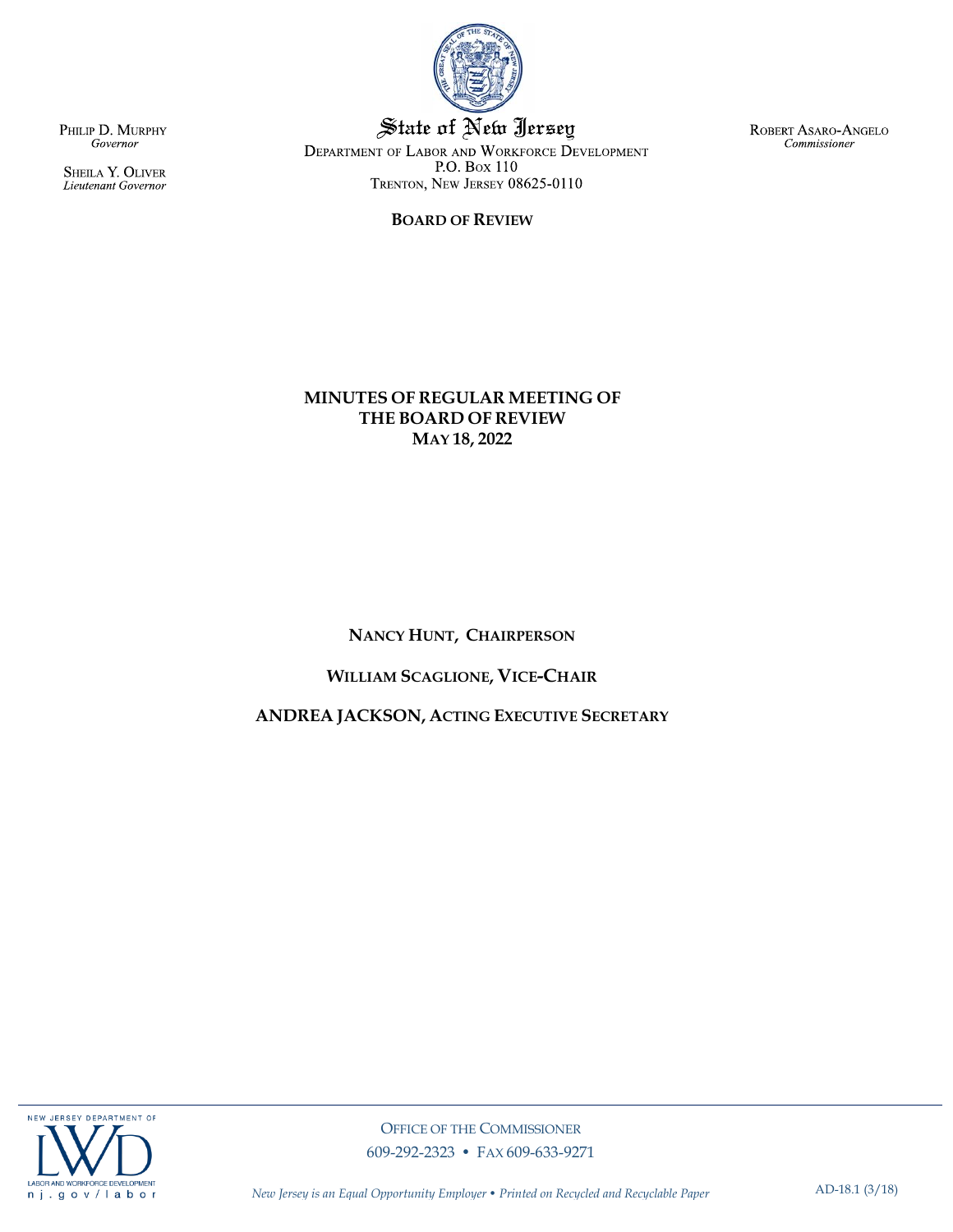### **BOARD OF REVIEW MEETING May 18, 2022**

### **May 18, 2022**

**A regular meeting of the Board of Review was held on Wednesday, May 18, 2022 at 10:00 a.m., via conference call, in Trenton, New Jersey**

**PRESENT: Nancy Hunt, Chairperson, William Scaglione, Vice-Chairperson, Maria Zola, Acting Executive Secretary,** 

**In accordance with L1975, c.231, the Chairperson to the Board of Review opened the meeting with the following statement:**

**Notice of this meeting was filed with the Secretary of State and sent to the Trenton Times, Newark Star Ledger and Courier Post and posted in the Lobby of the Department of Labor, 1 John Fitch Plaza, Trenton, New Jersey.**

**All actions were by unanimous vote unless otherwise specified.**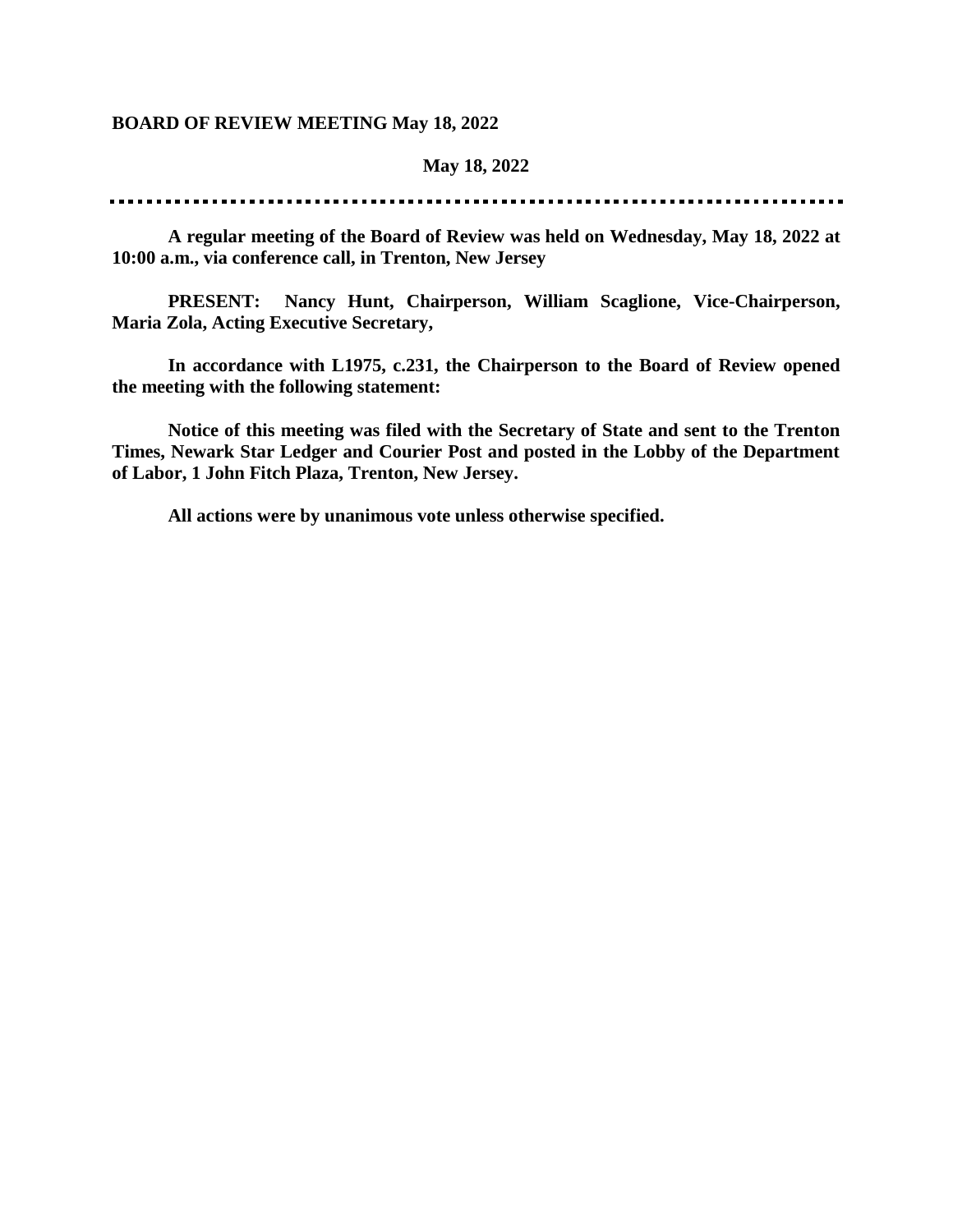### **BOARD MINUTES:**

Submitted for adoption are the minutes of the May 4, 2022 Board meeting.

## **ACTION: BOARD VOTED TO ADOPT THE MINUTES OF THE MAY 4, 2022 BOARD MEETING WITH THE EXCEPTION OF DOCKET #DKT00251118, SECTION B ITEM B-2. THIS ITEM WAS REMOVED TO CONSIDER NEW CORRESPONDENCE.**

## **SECTION A – HEARING MATTERS:**

#### **A-1 VACATED APPEALS BY THE BOARD OF REVIEW**

**1. THOMAS TREUSCH BOR DKT. 00287056** 

Claimant's letter was erroneously processed as an appeal to the Board of Review.

## **ACTION: BOARD VOTED TO ACCEPT THE ABOVE CASE AS A VACATED APPEAL BY THE BOARD OF REVIEW.**

## **A-2 DISMISSED APPEALS BY THE BOARD OF REVIEW DUE TO UNTIMELY FILING OR FOR NON-JUSTICIABLE APPEAL ISSUE**

**1. MELINDA DETRICK BOR DKT. 00220494** 

Claimant appealed a decision of the Appeal Tribunal holding a disqualification of benefits for leaving work voluntarily without good cause attributable to the work and an ineligibility for Pandemic Unemployment Assistance (PUA) benefits.

**2.** MARIA DE JESUS BOR DKT. 00250171

Claimant appealed a decision of the Appeal Tribunal dismissing the appeal as late without good cause.

**3.** THOMAS LYONS BOR DKT. 00251716

Claimant appealed a decision of the Appeal Tribunal holding a disqualification of benefits for leaving work voluntarily without good cause attributable to the work.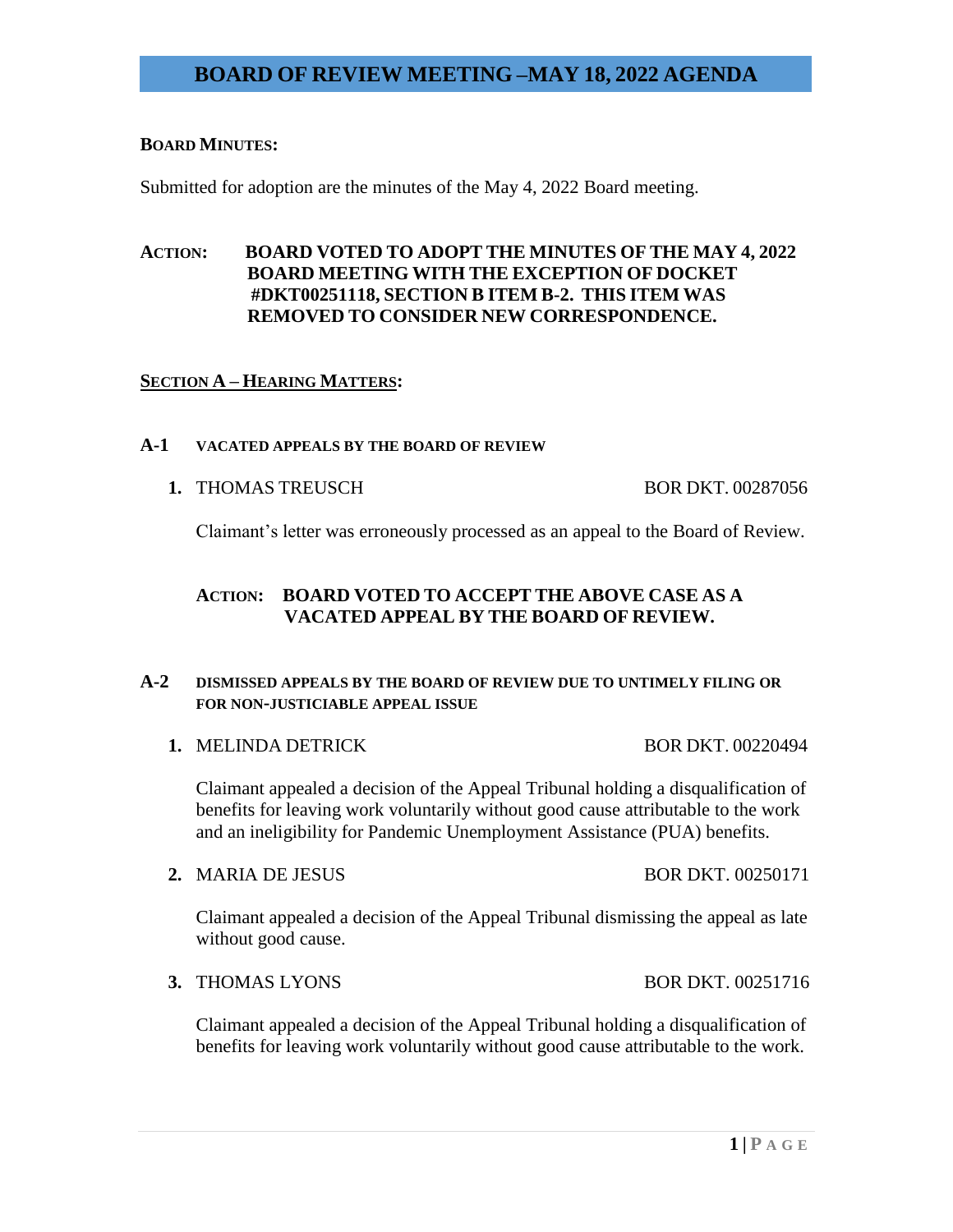## **4. CURTIS PENN BOR DKT. 00253821**

Claimant appealed a decision of the Appeal Tribunal holding the claimant liable for an agency refund due to a pension offset.

**5.** ANGELO DIAZ BOR DKT. 00237261

Claimant appealed a decision of the Appeal Tribunal holding an ineligibility for benefits under availability for work and a liability to a refund.

**6.** DANIEL PEARL BOR DKT. 00235231

Claimant appealed a decision of the Appeal Tribunal holding the claimant ineligible for Extended Benefits.

## **7. CHRISTOPHER ANTONELLI** BOR DKT. 00253790

Claimant appealed the decision of the Appeal Tribunal holding a disqualification of benefits for leaving work voluntarily without good cause attributable to the work and a liability to a non-fraud refund.

**8.** JODEE PIERRE BONEO BOR DKT. 00240474

Claimant appealed a decision of the Appeal Tribunal holding an ineligibility for benefits under availability for work and a liability to a refund.

**9.** ELLIS ABBOUD BOR DKT. 00251061

Claimant appealed the decision of the Appeal Tribunal holding a disqualification of benefits for leaving work voluntarily and a liability to a non-fraud refund.

**10.** RAHENA BEGUM BOR DKT. 00222522

Employer appealed a decision of the Appeal Tribunal holding no disqualification for benefits under leaving work voluntarily without good cause attributable to the work.

**11. KERRY DONNELLY BOR DKT. 00260801** 

Claimant appealed a decision of the Appeal Tribunal holding an ineligibility for benefits under ability and availability for work and an active search for work.

### **12.** SHIRLEY WALKER BOR DKT. 00255037

Claimant appealed the decision of the Appeal Tribunal holding a disqualification of benefits for misconduct connected with the work.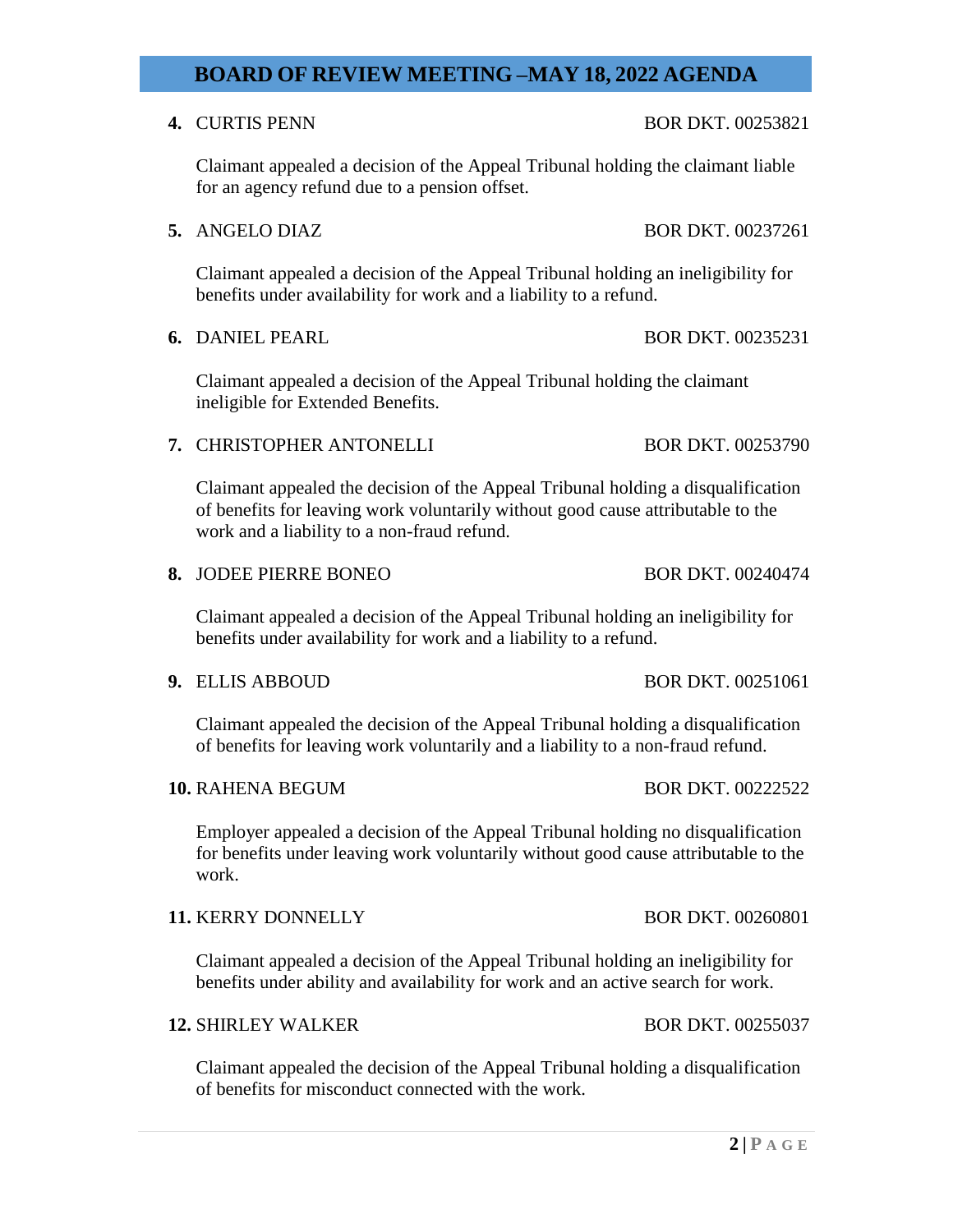## **13.** ZOELLYS RAMOS CAY BOR DKT. 00268144

Claimant appealed a decision of the Appeal Tribunal holding the claimant ineligible for benefits under availability for work, ineligible for Pandemic Unemployment Assistance (PUA) benefits as the claimant's unemployment was not due to one of the COVID-19 related reasons identified in the CARES Act and liable for a non-fraud refund.

## **14.** TYSHAWN THOMAS BOR DKT. 00264974

Claimant appealed the decision of the Appeal Tribunal holding a disqualification of benefits for leaving work voluntarily.

## **15.** MILICA RUNTEVSKA BOR DKT. 00249323

Claimant appealed a decision of the Appeal Tribunal holding an ineligibility for benefits under availability for work and a liability to a refund.

**16.** JUSTIN ECKERT BOR DKT. 00241962

Claimant appealed a decision of the Appeal Tribunal which denied the request to vacate a prior decision dismissing the appeal for non-appearance.

### **17.** SUQUAN CLYBURN I BOR DKT. 00201084

Claimant appealed a decision of the Appeal Tribunal holding the remuneration earned with the employer covered employment and the claimant disqualified for benefits for leaving work voluntarily without good cause attributable to the work.

## **18.** DANIEL WLUDYKA BOR DKT. 00207843

Claimant appealed a decision of the Appeal Tribunal holding a disqualification of benefits for leaving work voluntarily without good cause attributable to such work.

## **19.** BRYAN BLAUT BOR DKT. 00233532

Claimant appealed a decision of the Appeal Tribunal dismissing the appeal as late without good cause.

## **ACTION: BOARD VOTED TO ACCEPT THE ABOVE CASES AS DISMISSED APPEALS BY THE BOARD OF REVIEW DUE TO UNTIMELY FILING OR FOR NON-JUSTICIABLE APPEAL ISSUE.**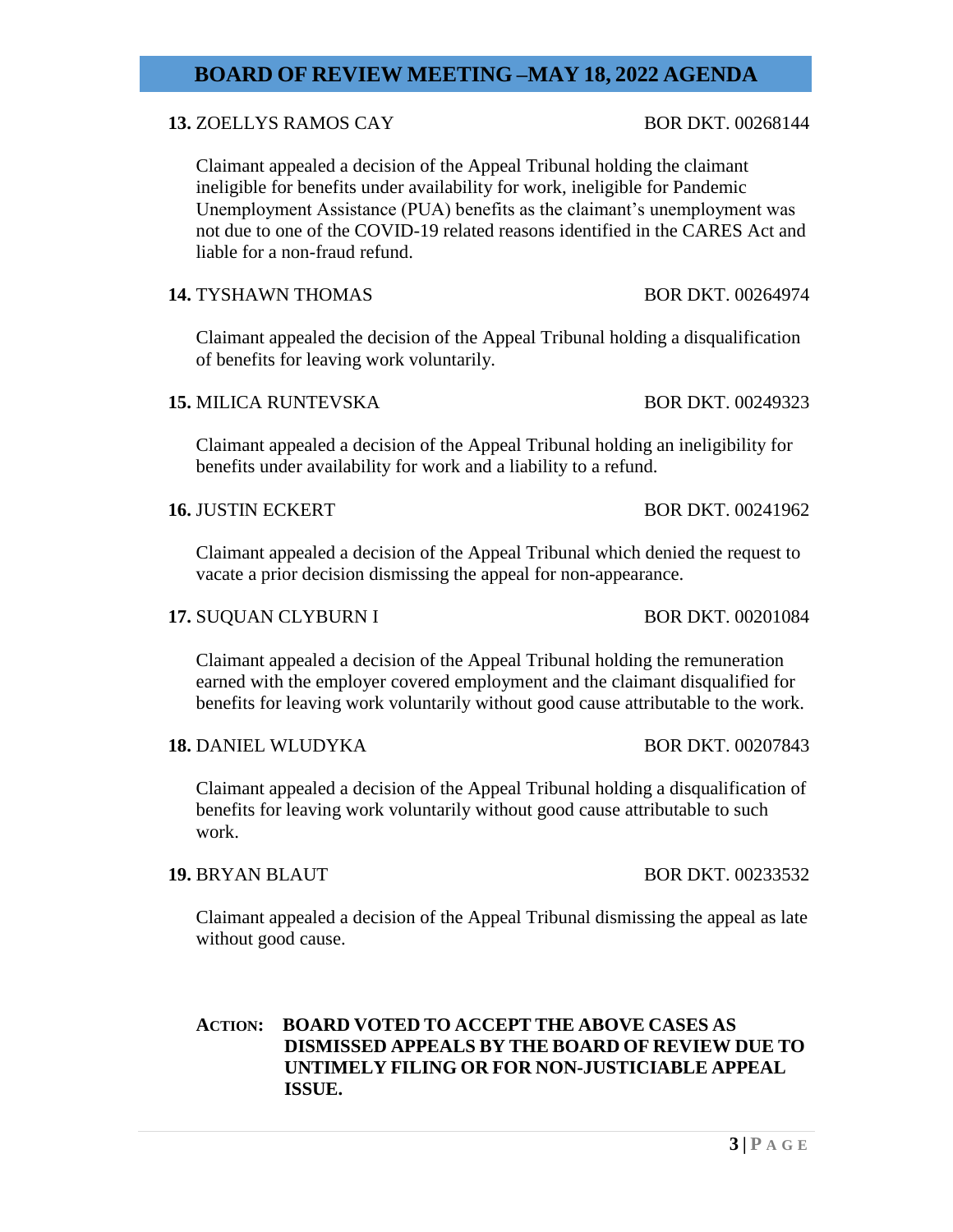### **A-3 AFFIRMATIONS OF APPEAL TRIBUNAL DECISIONS BY THE BOARD OF REVIEW**

**1. DAWN ACRES** BOR DKT. 00244197

Claimant appealed a decision of the Appeal Tribunal holding an ineligibility of benefits under reporting requirements.

**2.** MAHDI DAVIS BOR DKT. 00251667

Claimant appealed a decision of the Appeal Tribunal holding a disqualification of benefits for leaving work voluntarily, an ineligibility for Pandemic Unemployment Assistance as the claimant's unemployment was not due to one of the COVID-19 related reasons identified under the CARES Act, and liable for a non-fraud refund**.**

**3.** CERA HAYES BOR DKT. 00253133

Claimant appealed a decision of the Appeal Tribunal holding the claimant ineligible for benefits under ability and availability for work.

Claimant appealed a decision of the Appeal Tribunal dismissing the appeal as late without good cause.

**5.** KEAN NWAZIRI BOR DKT. 00221589

Claimant appealed a decision of the Appeal Tribunal holding a disqualification of benefits for leaving work voluntarily without good cause attributable to the work and a liability to a refund.

**6.** TANZANIA JOHNSON BOR DKT. 00230421

Employer appealed the decision of the Appeal Tribunal holding no disqualification for benefits for misconduct connected with the work.

**7.** JACQUELINE RUPINSKI BOR DKT. 00260579

Claimant appealed the decision of the Appeal Tribunal holding a disqualification of benefits for leaving work voluntarily, ineligible for Pandemic Unemployment Assistance (PUA) benefits as the claimant's unemployment was not due to one of the COVID-19 related reasons identified in the CARES Act and a liability to a non-fraud refund.

**4. MICHEL NUNEZ BOR DKT. 00251590**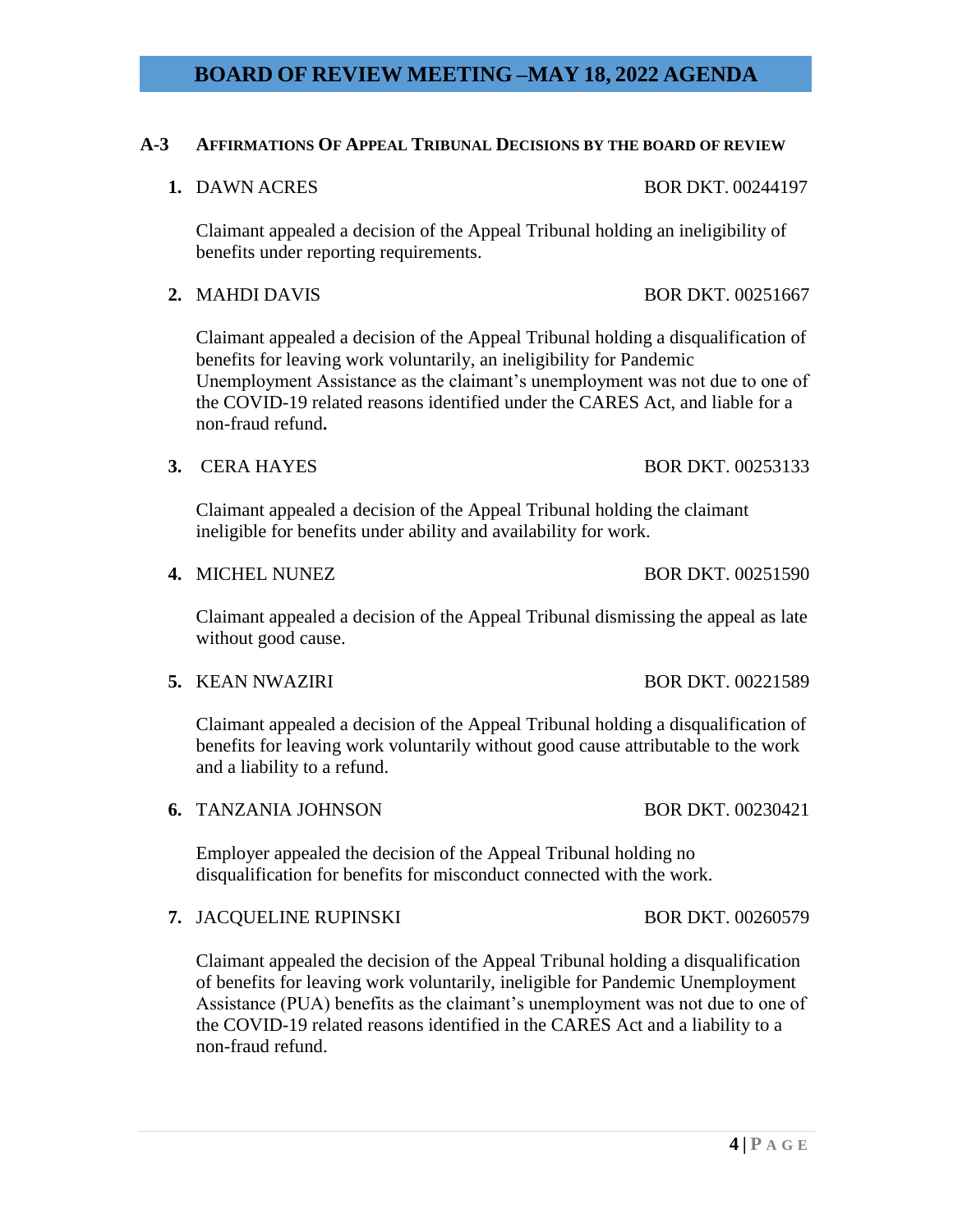**8.** NAIMA JONES BOR DKT. 00251468

Claimant appealed a decision of the Appeal Tribunal holding an ineligibility for Pandemic Unemployment Assistance (PUA) benefits and a liability to a refund.

## **9. PATRICIA GUYTON BOR DKT. 00264920**

Claimant appealed the decision of the Appeal Tribunal holding a disqualification of benefits for leaving work voluntarily.

### **10.** MELVA SALMAN BOR DKT. 00264961

Employer appealed a decision of the Appeal Tribunal holding no disqualification of benefits for refusing suitable work.

## **11. CAMERON CARMICHAEL BOR DKT. 00261965**

Claimant appealed the decision of the Appeal Tribunal dismissing the appeal as late without good cause.

#### **12.** WIKTORIA WEGOROWSKA BOR DKT. 00263489

Claimant appealed a decision of the Appeal Tribunal holding a disqualification of benefits for leaving work voluntarily, and an ineligibility for Pandemic Unemployment Assistance (PUA) benefits as the claimant's unemployment was not due to one of the COVID-19 related reasons identified under the CARES Act.

### **13.** JAMES REYNOLDS JR BOR DKT. 00262660

Claimant appealed a decision of the Appeal Tribunal holding a disqualification of benefits for misconduct connected with the work, and liable for a non-fraud refund.

Claimant appealed a decision of the Appeal Tribunal dismissing the appeal as late without good cause.

### **15.** JAMES BARRON BOR DKT. 00254459

Employer appealed the decision of the Appeal Tribunal holding no disqualification of benefits for misconduct connected with the work.

**14.** DEVORA LOWI BOR DKT. 00248576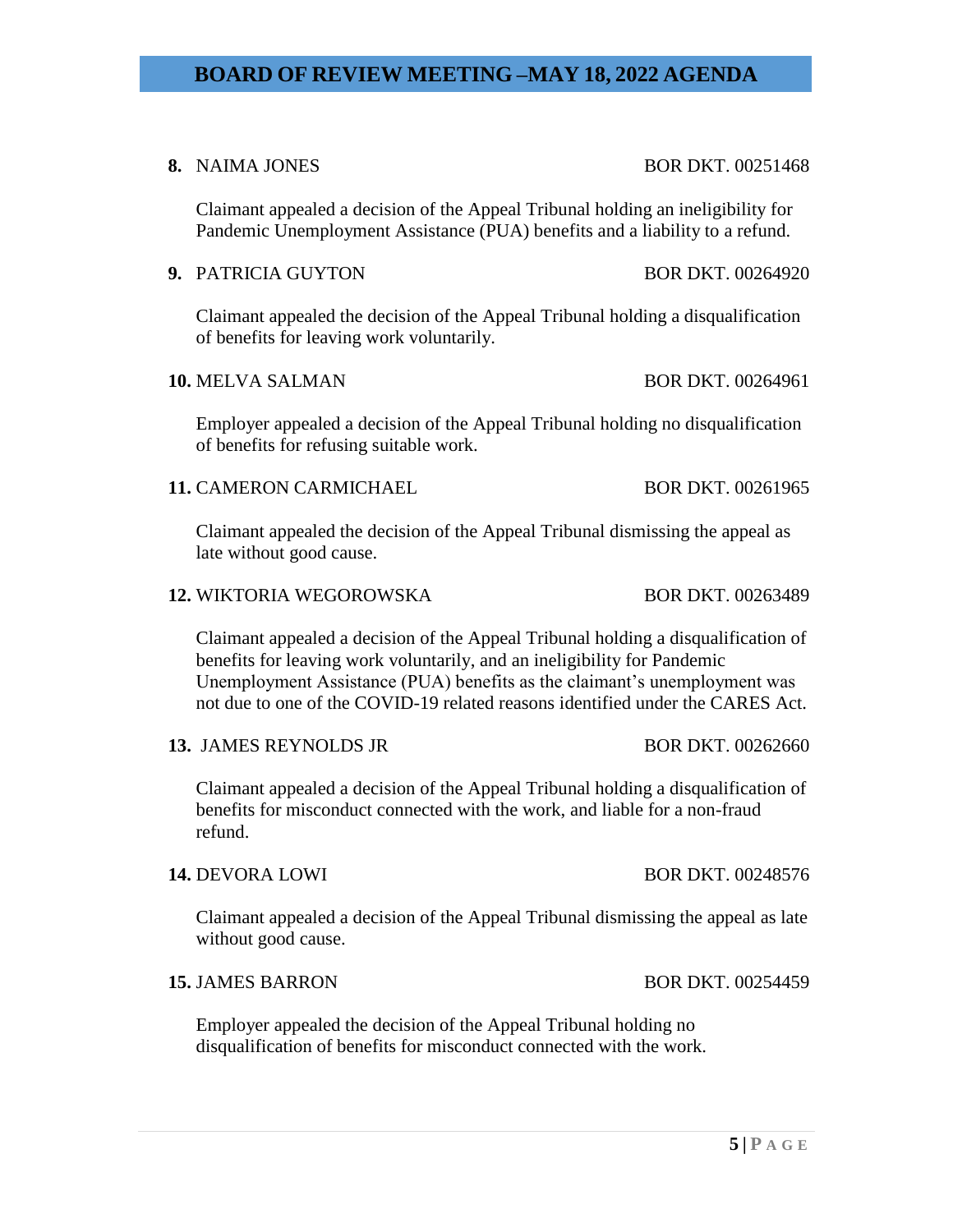## **16.** MONIKA ROGUZ BOR DKT. 00263397

Claimant appealed a decision of the Appeal Tribunal holding a disqualification of benefits for leaving work voluntarily, an ineligibility for Pandemic Unemployment Assistance (PUA) benefits as the claimant's unemployment was not due to one of the COVID-19 related reasons identified under the CARES Act, and a liability for a non-fraud refund.

## **17.** MENA SOLIMAN BOR DKT. 00244219

Claimant appealed a decision of the Appeal Tribunal holding an ineligibility for benefits under availability for work, an ineligibility for Pandemic Unemployment Assistance (PUA) benefits as his unemployment was not due to one of the COVID-19 related reasons identified under the CARES Act and liable for a nonfraud refund.

## **18.** MATTHEW BRAND BOR DKT. 00240750

Claimant appealed a decision of the Appeal Tribunal holding a disqualification of benefits for leaving work voluntarily, and a liability for a non-fraud refund.

#### **19.** ADLYN O'ROURKE BOR DKT. 00268177

Claimant appealed the decision of the Appeal Tribunal holding a disqualification of benefits for leaving work voluntarily, ineligible for Pandemic Unemployment Assistance (PUA) benefits as the claimant's unemployment was not due to one of the COVID-19 related reasons identified in the CARES Act and a liability to a non-fraud refund.

## **20.** MAGDALENA KULINSKA BOR DKT. 00268382

Claimant appealed the decision of the Appeal Tribunal disputing the monetary entitlement on a valid Pandemic Unemployment Assistance claim.

Claimant appealed the decision of the Appeal Tribunal holding the claimant not unemployed and liable for a non-fraud refund.

### **22.** THOMAS DOUGHERTY BOR DKT. 00243517

Claimant appealed the decision of the Appeal Tribunal holding the claimant ineligible for Pandemic Unemployment Assistance (PUA) benefits as the claimant's unemployment was not due to one of the COVID-19 related reasons identified in the CARES Act and liability for non-fraud refund.

## **21.** KIM COOK BOR DKT. 00275822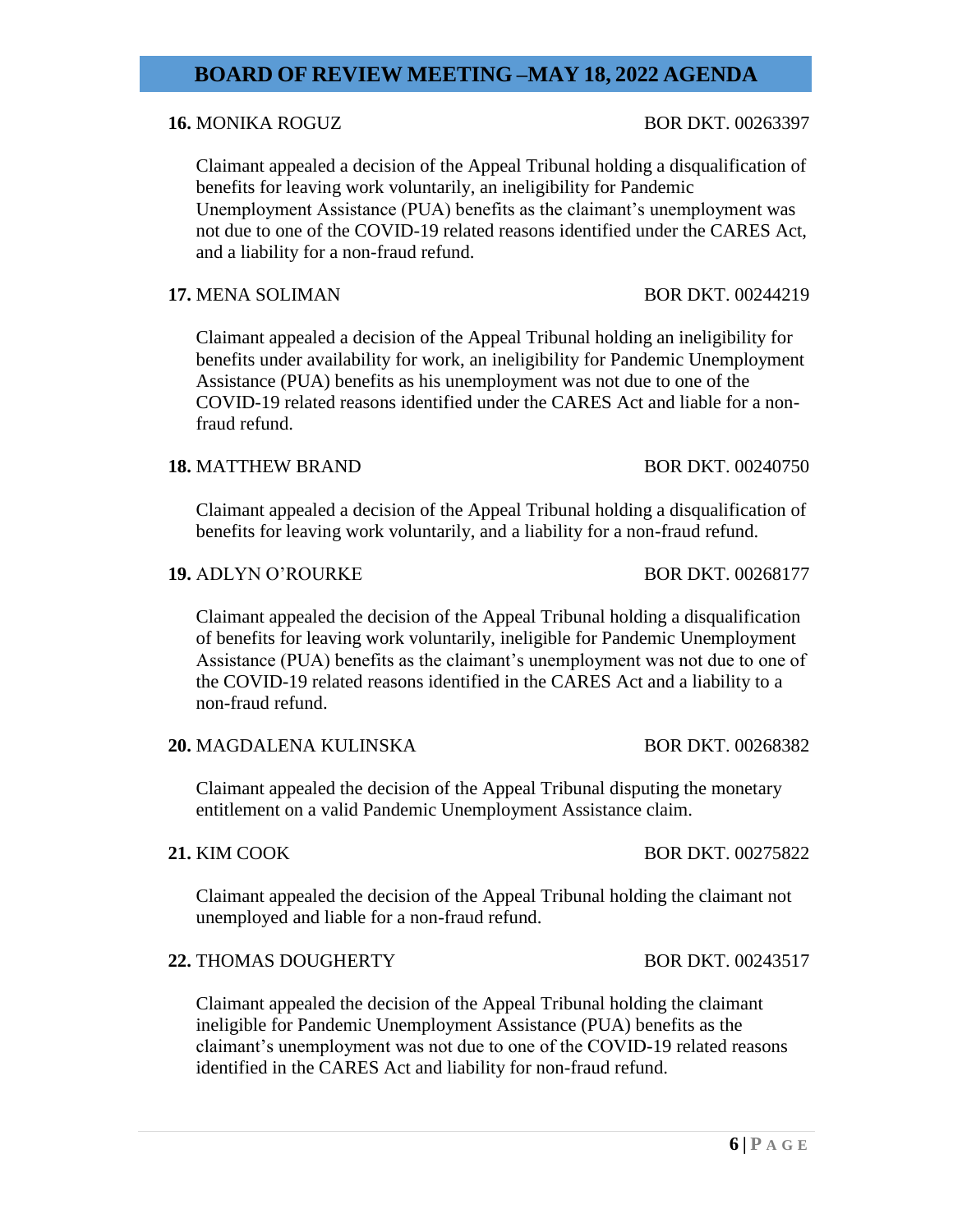## **23.** SALEM KNOUZI BOR DKT, 00282315

Claimant appealed a decision of the Appeal Tribunal holding a disqualification of benefits for leaving work voluntarily without good cause attributable to such work, an ineligibility for Pandemic Unemployment Assistance (PUA) benefits and a liability to a refund.

**24.** ABEL RANO BOR DKT. 00264073

Claimant appealed a decision of the Appeal Tribunal holding a disqualification of benefits for leaving work voluntarily, an ineligibility for Pandemic Unemployment Assistance (PUA) as the claimant's unemployment was not due to one of the COVID-19 related reasons identified under the CARES Act, and a liability for a non-fraud refund.

## **25.** NANCY ROBINSON-SOTO BOR DKT. 0068208

Claimant appealed the decision of the Appeal Tribunal holding a disqualification of benefits for leaving work voluntarily and a liability to a non-fraud refund.

#### **26.** YANN MORALES-DIAZ BOR DKT. 00266071

Claimant appealed the decision of the Appeal Tribunal holding a disqualification of benefits for leaving work voluntarily, ineligible for Pandemic Unemployment Assistance (PUA) benefits as the claimant's unemployment was not due to one of the COVID-19 related reasons identified in the CARES Act and a liability to a non-fraud refund.

## **ACTION: BOARD VOTED TO ACCEPT THE ABOVE CASES AS AFFIRMATIONS OF APPEAL TRIBUNAL DECISIONS BY THE BOARD OF REVIEW.**

## **A-4 MODIFIED AND REMANDED DECISIONS TO THE APPEAL TRIBUNAL OR DEPUTY BY THE BOARD OF REVIEW**

1. MICHAEL GONNELLA BOR DKT. 00239169

Claimant appealed a decision of the Appeal Tribunal holding an ineligibility for benefits under availability for work, an ineligibility for Pandemic Unemployment Assistance (PUA) benefits and a liability to a refund.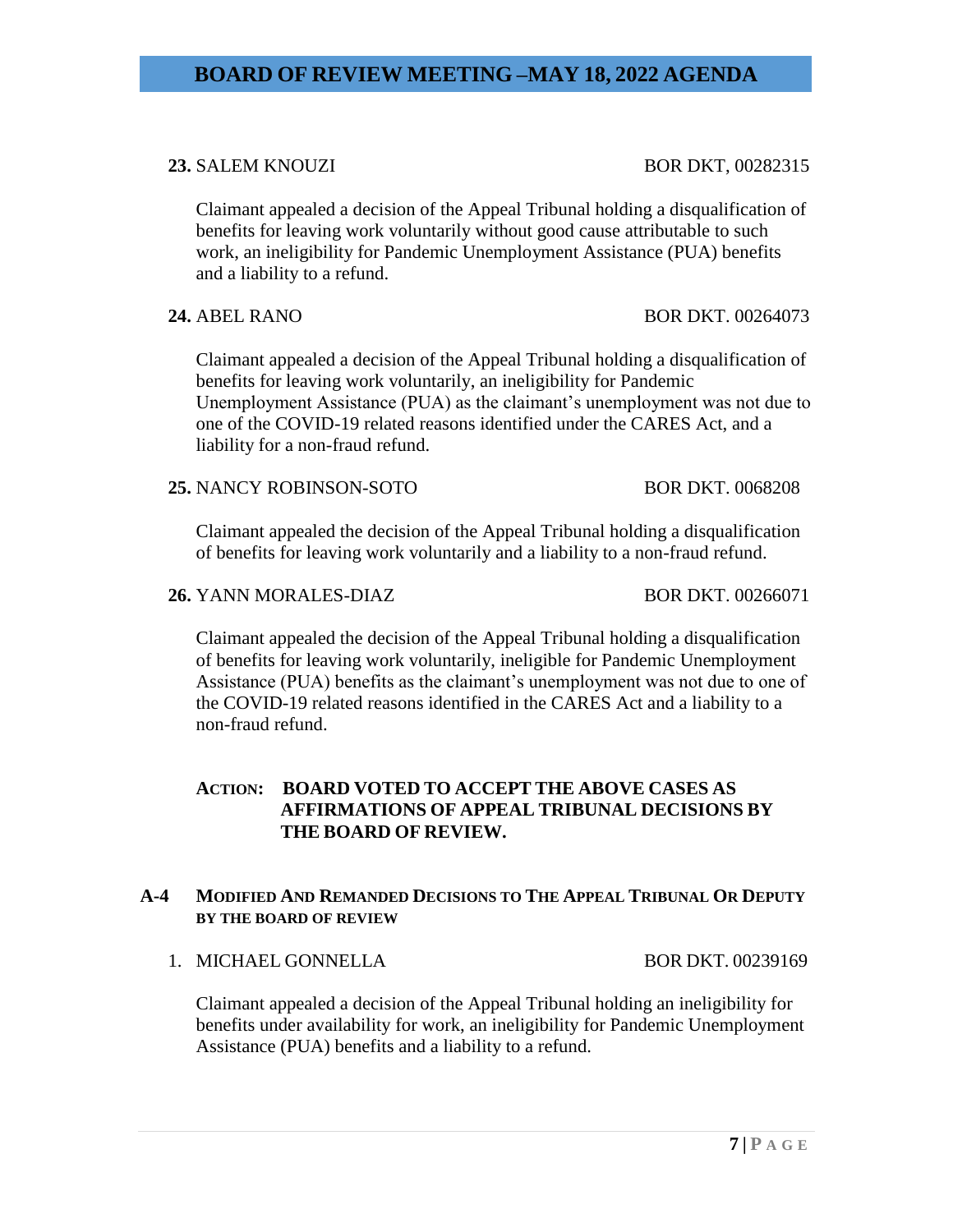## 2. JENNIFER TOZER BOR DKT. 00252981

Claimant appealed the decision of the Appeal Tribunal holding the claimant ineligible for Pandemic Unemployment Assistance (PUA) benefits as the claimant's unemployment was not due to one of the COVID-19 related reasons identified in the CARES Act and liability for non-fraud refund.

## **ACTION: BOARD VOTED TO ACCEPT THE ABOVE CASES AS MODIFIED AND REMANDED DECISIONS TO THE APPEAL TRIBUNAL OR DEPUTY BY THE BOARD OF REVIEW.**

## **A-5 MODIFICATIONS OF APPEAL TRIBUNAL DECISIONS BY THE BOARD OF REVIEW**

## **1. CHRISTINA ORTIZ** BOR DKT. 00245208

Claimant appealed a decision of the Appeal Tribunal holding an ineligibility under availability for work, an ineligibility under not unemployed and liable for a refund.

### **2.** HELEN RICHARDSON BOR DKT. 00251500

Employer appealed a decision of the Appeal Tribunal holding no disqualification of benefits for refusing suitable work.

**3.** MANEESHA SINGH BOR DKT. 00258030

Claimant appealed the decision of the Appeal Tribunal holding a disqualification of benefits for leaving work voluntarily, ineligible for Pandemic Unemployment Assistance (PUA) benefits as the claimant's unemployment was not due to one of the COVID-19 related reasons identified in the CARES Act and a liability to a non-fraud refund.

## **4. ALKIVIADES MAKRYGIANNIS BOR DKT. 00240615**

Claimant appealed a decision of the Appeal Tribunal holding a disqualification of benefits for leaving work voluntarily without good cause attributable to the work, an ineligibility for Pandemic Unemployment Assistance (PUA) benefits and a liability to a refund.

## **5.** COLETTE WEISBERG BOR DKT. 00262399

Claimant appealed the decision of the Appeal Tribunal holding a disqualification of benefits for leaving work voluntarily, ineligible for Pandemic Unemployment Assistance (PUA) benefits as the claimant's unemployment was not due to one of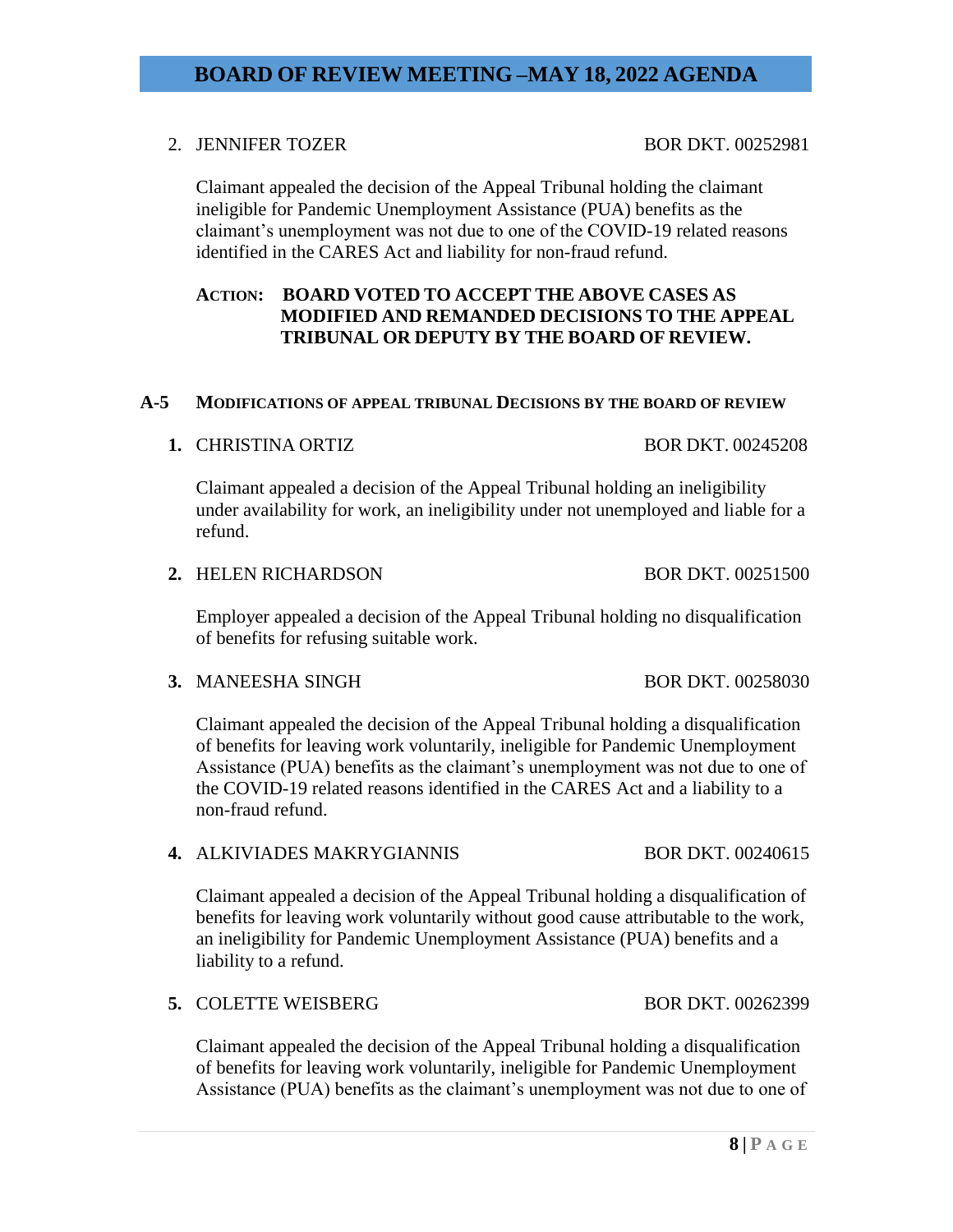the COVID-19 related reasons identified in the CARES Act and a liability to a non-fraud refund.

## **6.** IBRAHIM HASSANIEN BOR DKT. 00226128

Claimant appealed a decision of the Appeal Tribunal holding the claimant ineligible for benefits under availability for work and liability for non-fraud refund.

## **7.** MARK COOKE BOR DKT. 00259026

Claimant appealed a decision of the Appeal Tribunal holding the claimant ineligible for benefits under availability for work and non-fraud refund**.**

**8.** SONIA LEAL BOR DKT. 00263077

Claimant appealed a decision of the Appeal Tribunal holding a disqualification of unemployment benefits for leaving work voluntarily, an ineligibility of Pandemic Unemployment Assistance (PUA) benefits as the claimant's unemployment was not due to one of the COVID-19 related reasons identified under the CARES Act, and a liability for a non-fraud refund. **(Board voted to table this case for further review).**

## **ACTION: BOARD VOTED TO ACCEPT THE REMAINING 7 CASES AS MODIFICATIONS OF APPEAL TRIBUNAL DECISIONS BY THE BOARD OF REVIEW.**

## **A-6 REMANDS TO THE APPEAL TRIBUNAL OR DEPUTY BY THE BOARD OF REVIEW**

**1. ERIC HANNAH BOR DKT. 00258029** 

Employer appealed the decision of the Appeal Tribunal holding no disqualification of benefits for leaving work voluntarily without good cause attributable to the work.

**2.** LATASHA COLLINS BOR DKT. 00251423

Employer appealed a decision of the Appeal Tribunal holding no disqualification for misconduct connected with the work.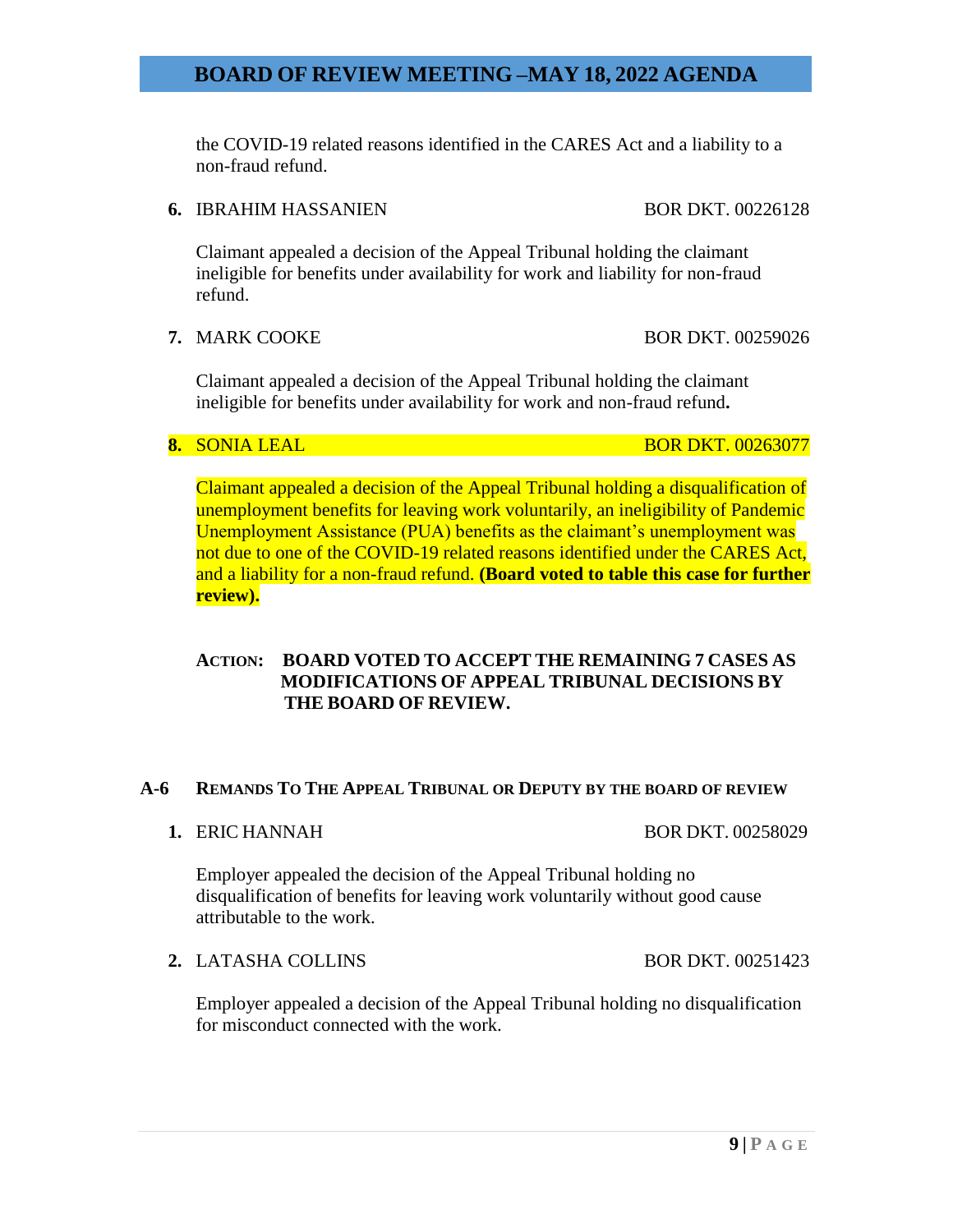### **10 | P A G E**

# **BOARD OF REVIEW MEETING –MAY 18, 2022 AGENDA**

# **3.** BREANNE PERNA BOR DKT. 00210107

Employer appealed a decision of the Appeal Tribunal holding no disqualification of benefits for leaving work voluntarily and no disqualification of benefits for discharge for misconduct connected with the work.

**4.** DIEGO VALENCIA BOR DKT. 00255023

Claimant appealed the decision of the Appeal Tribunal holding a disqualification of benefits for leaving work voluntarily and a liability to a non-fraud refund.

**5. ALEXANDER DOUGHERTY** BOR DKT. 00251580

Claimant appealed a decision of the Appeal Tribunal holding an ineligibility for benefits under availability for work, an ineligibility for Pandemic Unemployment Assistance (PUA) benefits and a liability to a refund.

**6.** JADE HARVEY BOR DKT. 00248785

Claimant appealed a decision of the Appeal Tribunal holding a refund liability.

**7.** JENNIFER NEGRON BOR DKT. 00254518

Claimant appealed the decision of the Appeal Tribunal holding a disqualification of benefits for leaving work voluntarily without good cause attributable to the work.

**8.** HENRY WILLIAMS BOR DKT. 00258423

Claimant appealed the decision of the Appeal Tribunal holding a disqualification of benefits for leaving work voluntarily without good cause attributable to the work and a liability to a non-fraud refund.

**9.** KARL DUERR BOR DKT. 00255036

Claimant appealed the decision of the Appeal Tribunal holding a disqualification of benefits for leaving work voluntarily, ineligible for benefits under ability to work and a liability to a non-fraud refund.

## **10.** KAYLA LEE BOR DKT. 00240879

Claimant appealed a decision of the Appeal Tribunal dismissing as late her appeal on her ineligibility for Pandemic Unemployment Assistance (PUA) benefits, and holding her liable for a non-fraud refund.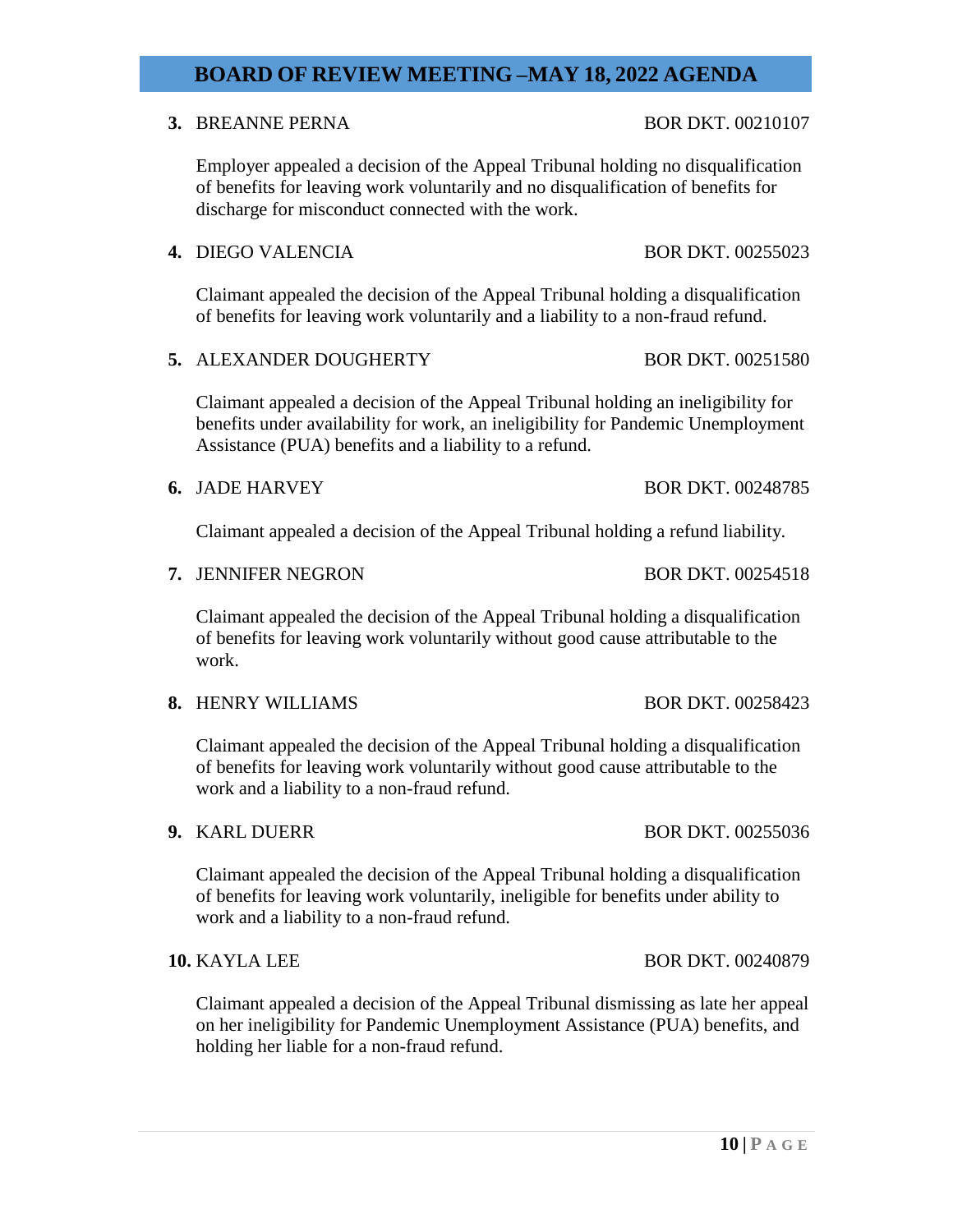## **11. MICHAEL NOEL BOR DKT. 00245440**

Employer appealed a decision of the Appeal Tribunal holding no disqualification of benefits under leaving work voluntarily without good cause attributable to the work.

Claimant appealed a decision of the Appeal Tribunal holding a disqualification of benefits for leaving work voluntarily without good cause attributable to the work.

## **13.** JOSHUA STREATER BOR DKT. 00249827

Employer appealed a decision of the Appeal Tribunal holding no disqualification of benefits under leaving work voluntarily without good cause attributable to the work and for misconduct connected with the work and no ineligibility for Pandemic Unemployment Assistance (PUA) benefits.

### **14.** DIMITRI MOMPEROUSSE BOR DKT. 00253988

Claimant appealed the decision of the Appeal Tribunal denying the request to reopen the matter due to non-registration for the hearing.

### **15.** KELLY RICHARDSON BOR DKT. 00256642

Claimant appealed the decision of the Appeal Tribunal dismissing the appeal as late without good cause.

### **16.** AMPARO GIL BOR DKT. 00251105

Claimant appealed a decision of the Appeal Tribunal holding the claimant ineligible for benefits under ability to work, under availability for work, ineligible for Pandemic Unemployment Assistance (PUA) benefits as the claimant's unemployment was not due to one of the COVID-19 related reasons identified in the CARES Act and liable for non-fraud refund.

### **17.** DARAH NELSON BOR DKT. 00251907

Claimant appealed a decision of the Appeal Tribunal holding the claimant liable for a non-fraud refund.

### **18.** ROSSANA VERDOLIVA BOR DKT. 00251084

Claimant appealed the decision of the Appeal Tribunal holding a disqualification of benefits for leaving work voluntarily, ineligible for benefits under availability for work, ineligible for Pandemic Unemployment Assistance (PUA) benefits as

#### **11 | P A G E**

# **12.** TAO HO BOR DKT. 00245268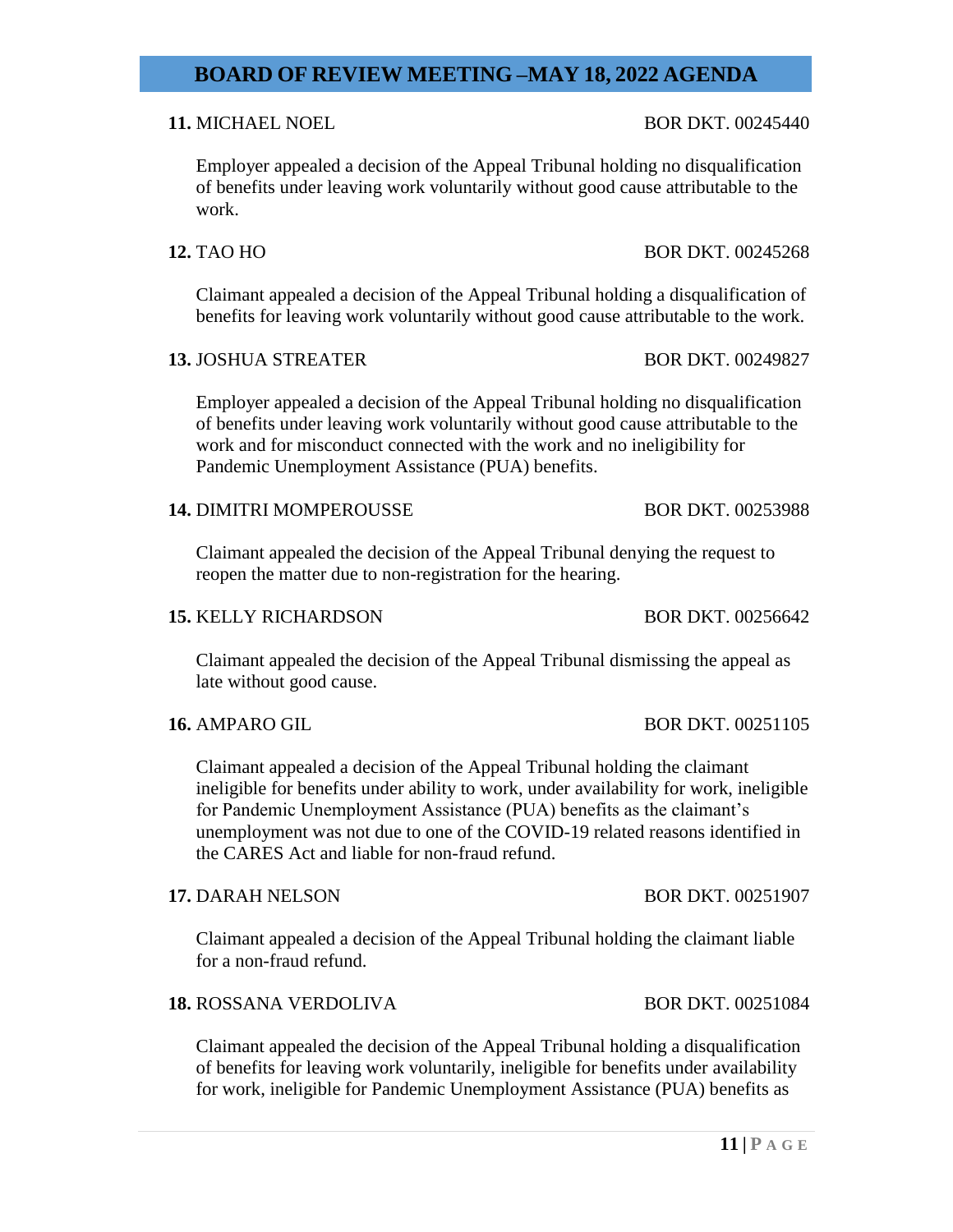the claimant's unemployment was not due to one of the COVID-19 related reasons identified in the CARES Act and a liability to a non-fraud refund.

Claimant appealed the decision of the Appeal Tribunal reducing the weekly benefit rate due to receipt of a pension from a base year or chargeable employer and liability for non-fraud refund.

**20.** KEITH SCOTT **BOR DKT. 00239897** 

Claimant appealed a decision of the Appeal Tribunal holding a disqualification of benefits for leaving work voluntarily without good cause attributable to the work, and liability for a non-fraud refund.

## **21.** KERRY DONNELLY BOR DKT. 00281382

Deputy appealed a decision of the Appeal Tribunal holding no ineligibility for benefits under Disability During Unemployment.

**22.** KOURTNEY COOKE BOR DKT. 00220532

Claimant appealed the decision of the Appeal Tribunal denying the request to reopen the matter due to non-registration for the hearing.

### **23.** THOMAS TREUSCH BOR DKT. 00250988

Claimant appealed the decision of the Appeal Tribunal holding the claimant not unemployed and holding a disqualification of benefits for leaving work voluntarily without good cause attributable to the work.

## **ACTION: BOARD VOTED TO ACCEPT THE ABOVE CASES AS REMANDS TO THE APPEAL TRIBUNAL OR DEPUTY BY THE BOARD OF REVIEW.**

## **A-7 REVERSED AND REMANDED DECISIONS TO THE APPEAL TRIBUNAL**

1. TERESA MANON BOR DKT. 00279988

Claimant appealed a decision of the Appeal Tribunal dismissing the appeal as late without good cause.

# **ACTION: BOARD VOTED TO ACCEPT THE ABOVE CASE AS A REVERSED AND REMANDED DECISION TO THE APPEAL TRIBUNAL.**

### **12 | P A G E**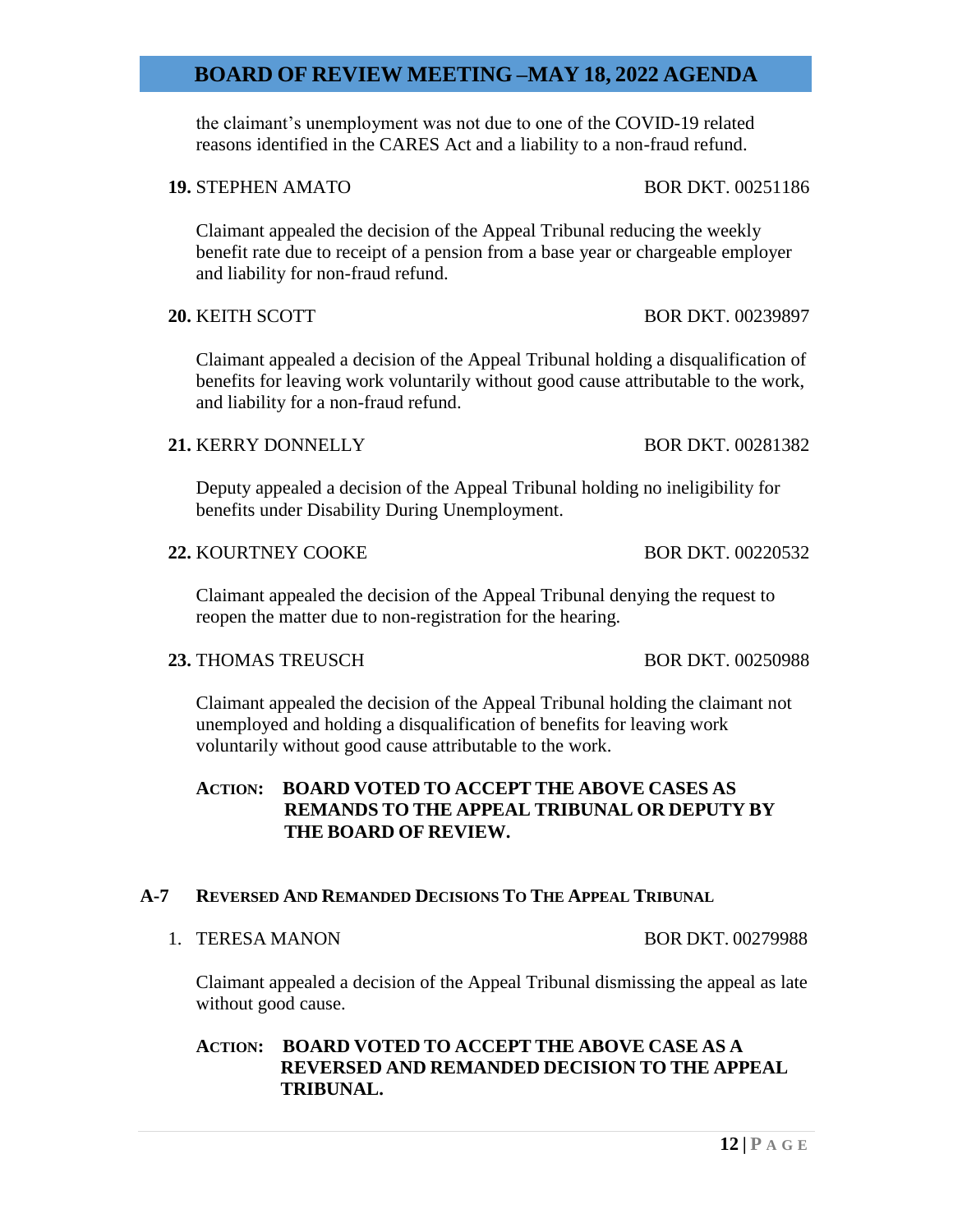### **A-8 REVERSED DECISIONS OF THE APPEAL TRIBUNAL BY THE BOARD OF REVIEW**

**1. CRAIG MONTEMURRO BOR DKT. 00256234** 

Claimant appealed a decision of the Appeal Tribunal holding a disqualification of benefits for leaving work voluntarily, an ineligibility for Pandemic Unemployment Assistance (PUA) benefits as the claimant's unemployment was not due to one of the COVID-19 related reasons identified under the CARES Act, and a liability for a non-fraud refund.

2. ALFRED SHAMMAH BOR DKT. 00268333

Claimant appealed the decision of the Appeal Tribunal dismissing the appeal as late without good cause.

# **ACTION: BOARD VOTED TO ACCEPT THE ABOVE CASES AS REVERSED DECISIONS OF THE APPEAL TRIBUNAL BY THE BOARD OF REVIEW.**

## **A-9 REOPENED BOARD OF REVIEW DECISION, MODIFIED APPEAL TRIBUNAL DECISION AND REMANDED TO THE DEPUTY FOR INITIAL DETERMINATION**

1. JASON CORTES BOR DKT. 00239924

Claimant appealed a decision of the Appeal Tribunal holding a disqualification of benefits for leaving work voluntarily without good cause attributable to the work, a denial of Pandemic Unemployment Assistance (PUA) benefits as the claimant's unemployment was not due to one of the COVID-19 related reasons, and a liability to a non-fraud refund.

## **ACTION: BOARD VOTED TO ACCEPT THE ABOVE CASE AS A REOPENED BOARD OF REVIEW DECISION, MODIFIED APPEAL TRIBUNAL DECISION AND REMAND TO THE DEPUTY FOR AN INITIAL DETERMINATION.**

## **SECTION B – MISCELLANEOUS MATTERS/CASES FOR DISCUSSION**

**B-1 KOMAL AKHTAR** BOR DKT. 00258060

Claimant appealed the decision of the Appeal Tribunal holding a disqualification of benefits for leaving work voluntarily without good cause attributable to the work, a denial of Pandemic Unemployment Assistance (PUA) benefits as the